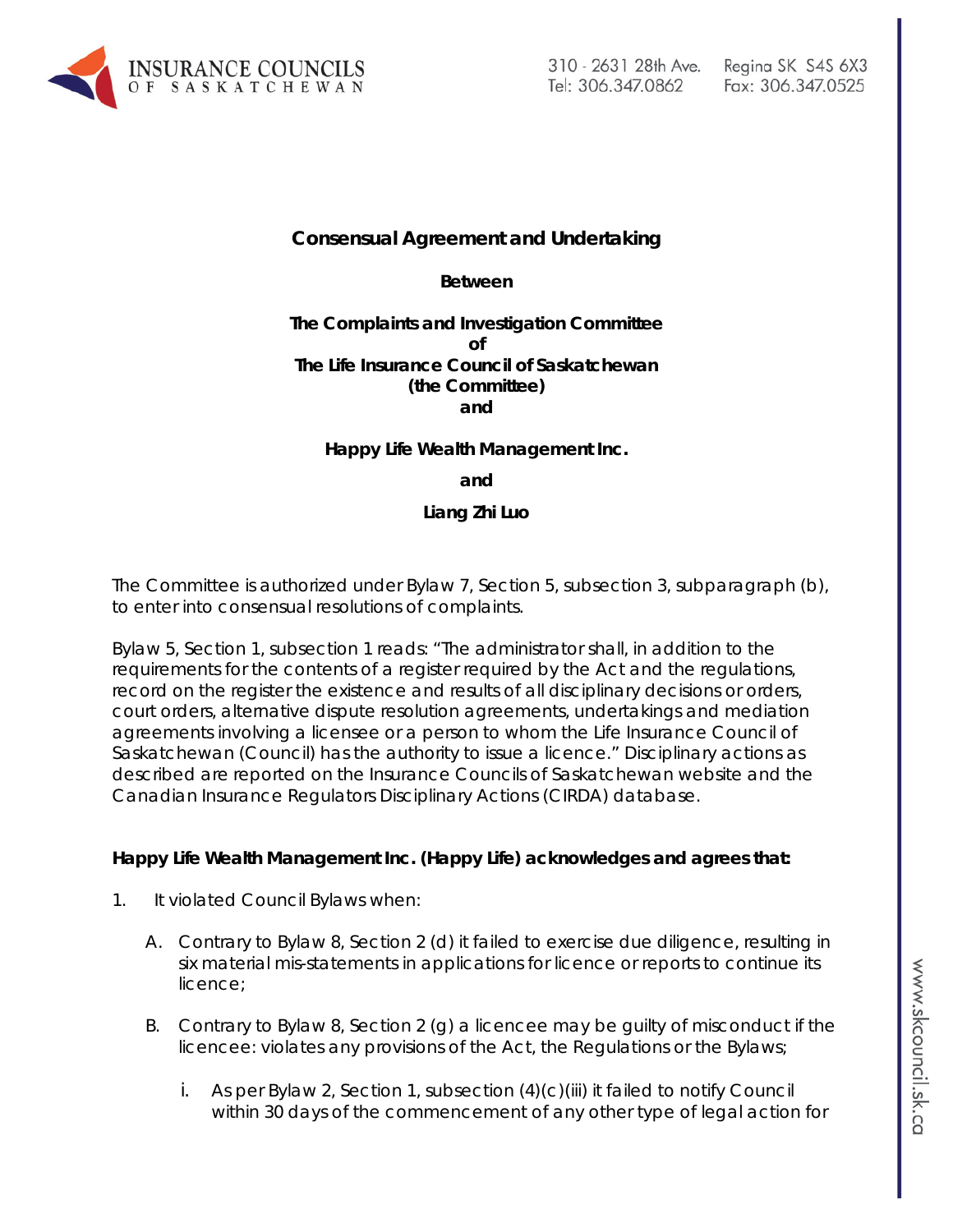acts such as theft, mishandling of funds, misrepresentation, fraud, conversion, undue influence or breach of trust.

#### **Liang Zhi Luo (Luo) acknowledges and agrees that:**

- 2. He violated Council Bylaws when:
	- A. Contrary to Bylaw 8, Section 2 (d) he failed to exercise due diligence, resulting in six material mis-statements in applications for licence or reports to continue his licence; and
	- B. Contrary to Bylaw 8, Section 2 (g) a licencee may be guilty of misconduct if the licencee: violates any provisions of the Act, the Regulations or the Bylaws;
		- i. As per Bylaw 2, Section 1, subsection  $(4)(c)(iii)$  he failed to notify Council within 30 days of the commencement of any other type of legal action for acts such as theft, mishandling of funds, misrepresentation, fraud, conversion, undue influence or breach of trust.
	- C. Contrary to Bylaw 8, Section 2 (r) he:
		- i. Failed to exercise reasonable and prudent oversight when acting in a supervisory capacity.

## **Happy Life and Luo acknowledge and agree that:**

- 3. Happy Life and Luo's rights to appear before a Discipline Committee of Council have been explained to them and they fully understand their rights and/or obligations under Council Bylaw 10.
- 4. They waive their rights to appear before a Discipline Committee and undertake not to exercise any appeal rights they may have under Council Bylaw 10, Section 3 or *The Saskatchewan Insurance Act,* (the Act) as it relates to matters set out in this Consensual Agreement and Undertaking (Agreement).
- 5. This Agreement does not preclude Council from pursuing any other investigation against Happy Life and/or Luo for future activities not identified in this Agreement that may be in violation of Council Bylaws or the Act.
- 6. Happy Life and Luo have been advised by the Committee that it is in their interests to obtain independent legal advice before entering into this Agreement:
	- A. They have obtained such independent legal advice and are satisfied with the same, prior to executing this Agreement, or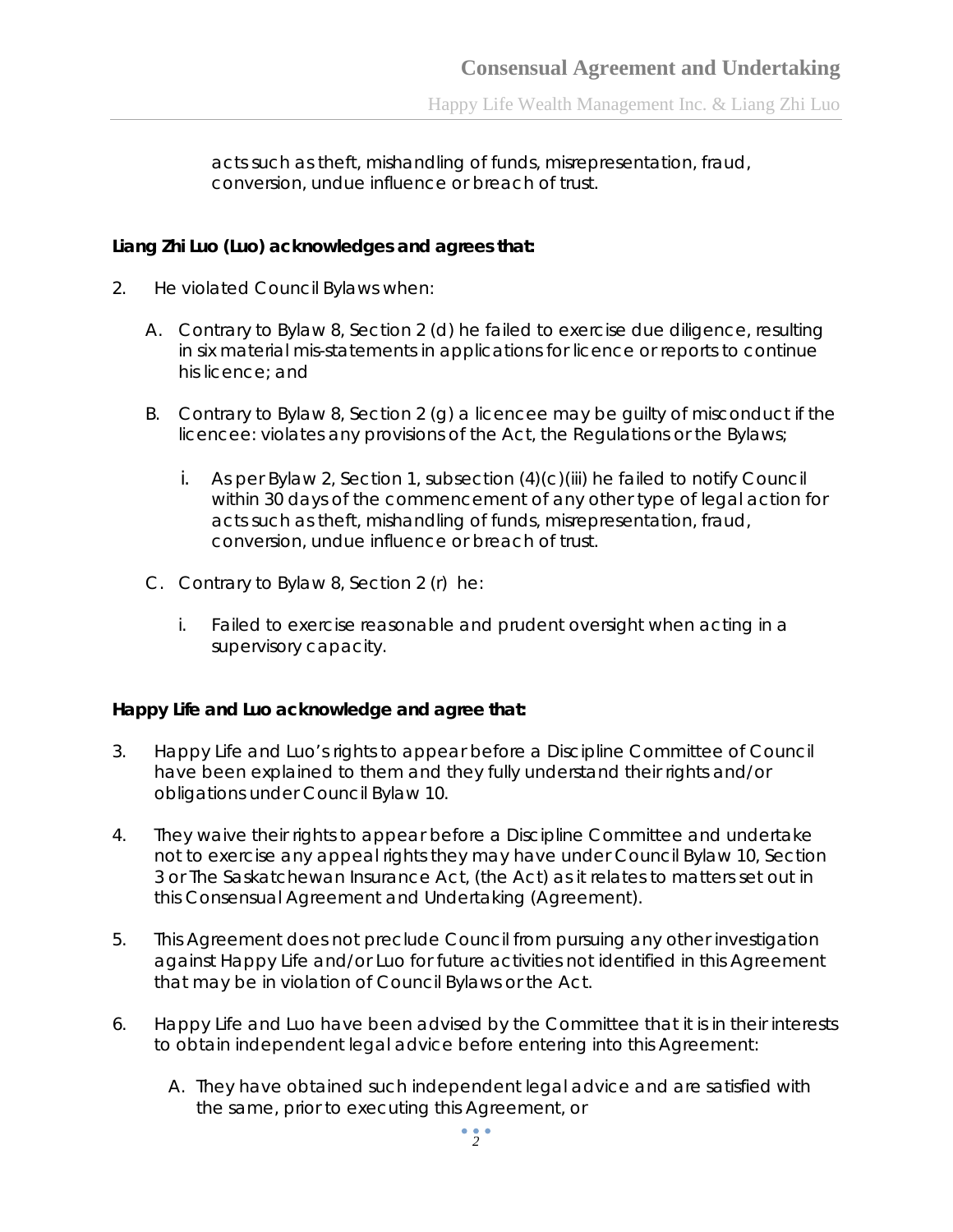Happy Life Wealth Management Inc. & Liang Zhi Luo

- B. They have willingly chosen not to obtain such advice prior to executing this Agreement.
- 7. Happy Life and Luo hereby affirm that they have read and understood the terms of this Agreement, and are signing it voluntarily and of their own free will.

## **Happy Life having waived its rights, undertakes to:**

1. Pay a fine in the amount of \$1,750.00

## **Luo having waived his rights, undertakes to:**

1. Pay a fine in the amount of \$2,000.00

## **Happy Life and Luo, jointly or severally agree to:**

- 1. Reimburse Council's investigation costs in the amount of \$1,100.00.
- 2. Pay all fines and investigative costs within 30 days of receipt of this Agreement.

## **The Committee's Agreement:**

- 1. The Committee agrees to accept from Happy Life and Luo the payment of \$4,850.00 as full and final resolution of this violation of Council's Bylaws as outlined in this Agreement; and
- 2. The Committee further agrees to take no further action against Happy Life and Luo for the acknowledged violations of Council's Bylaws that are set out in this Agreement.